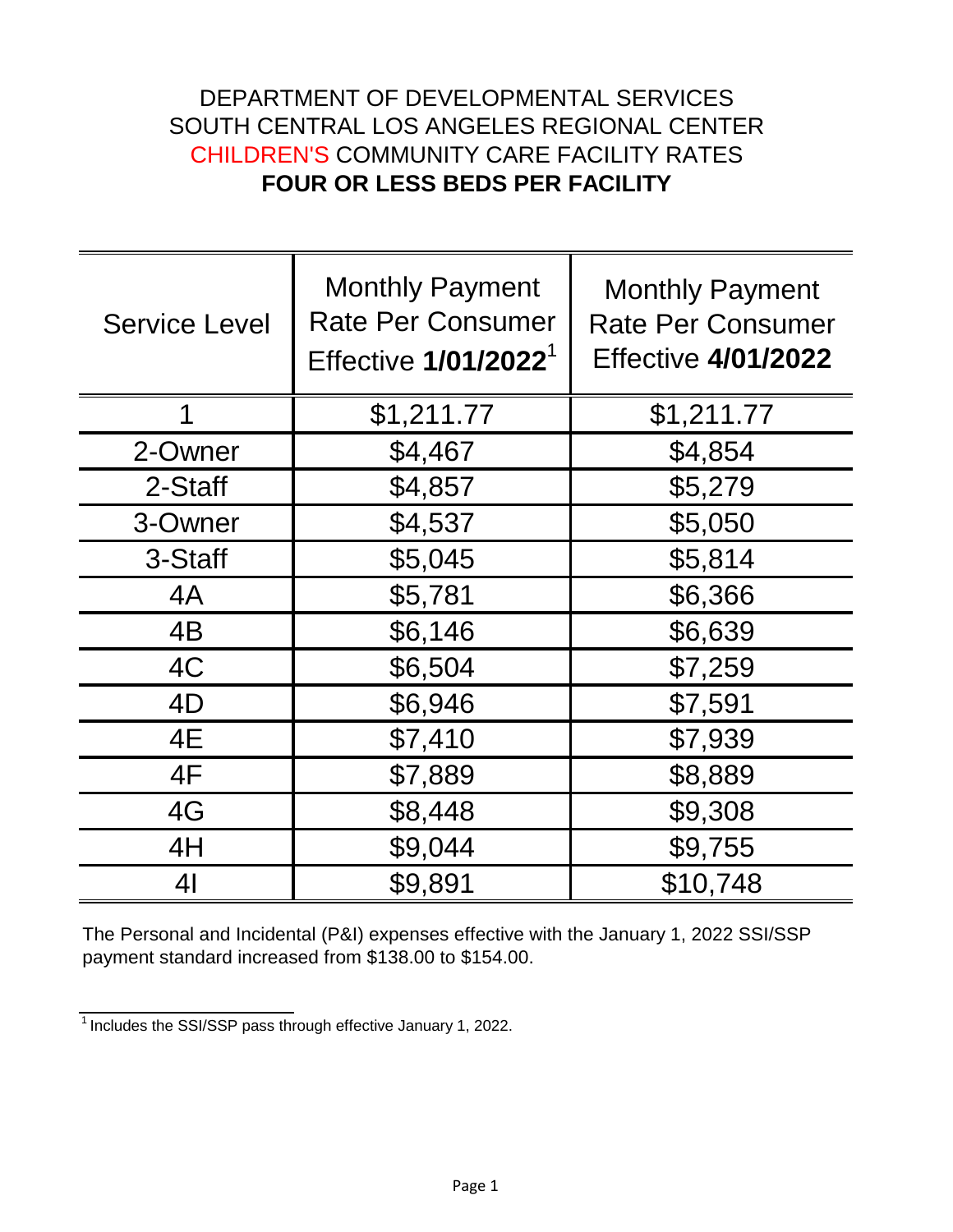## DEPARTMENT OF DEVELOPMENTAL SERVICES SOUTH CENTRAL LOS ANGELES REGIONAL CENTER CHILDREN'S COMMUNITY CARE FACILITY RATES **FIVE OR SIX BEDS PER FACILITY**

| <b>Service Level</b> | <b>Monthly Payment</b><br><b>Rate Per Consumer</b><br>Effective 1/01/2022 <sup>1</sup> | <b>Monthly Payment</b><br><b>Rate Per Consumer</b><br><b>Effective 4/01/2022</b> |
|----------------------|----------------------------------------------------------------------------------------|----------------------------------------------------------------------------------|
|                      | \$1,211.77                                                                             | \$1,211.77                                                                       |
| 2-Owner              | \$3,095                                                                                | \$3,522                                                                          |
| 2-Staff              | \$3,377                                                                                | \$3,830                                                                          |
| 3-Owner              | \$3,696                                                                                | \$4,326                                                                          |
| 3-Staff              | \$4,060                                                                                | \$4,880                                                                          |
| 4A                   | \$4,645                                                                                | \$5,319                                                                          |
| 4B                   | \$4,985                                                                                | \$5,574                                                                          |
| 4C                   | \$5,324                                                                                | \$6,208                                                                          |
| 4D                   | \$5,720                                                                                | \$6,505                                                                          |
| 4E                   | \$6,163                                                                                | \$6,837                                                                          |
| 4F                   | \$6,612                                                                                | \$7,770                                                                          |
| 4G                   | \$7,120                                                                                | \$8,151                                                                          |
| 4H                   | \$7,682                                                                                | \$8,573                                                                          |
| 41                   | \$8,476                                                                                | \$9,556                                                                          |

The Personal and Incidental (P&I) expenses effective with the January 1, 2022 SSI/SSP payment standard increased from \$138.00 to \$154.00.

 $\frac{1}{1}$  Includes the SSI/SSP pass through effective January 1, 2022.